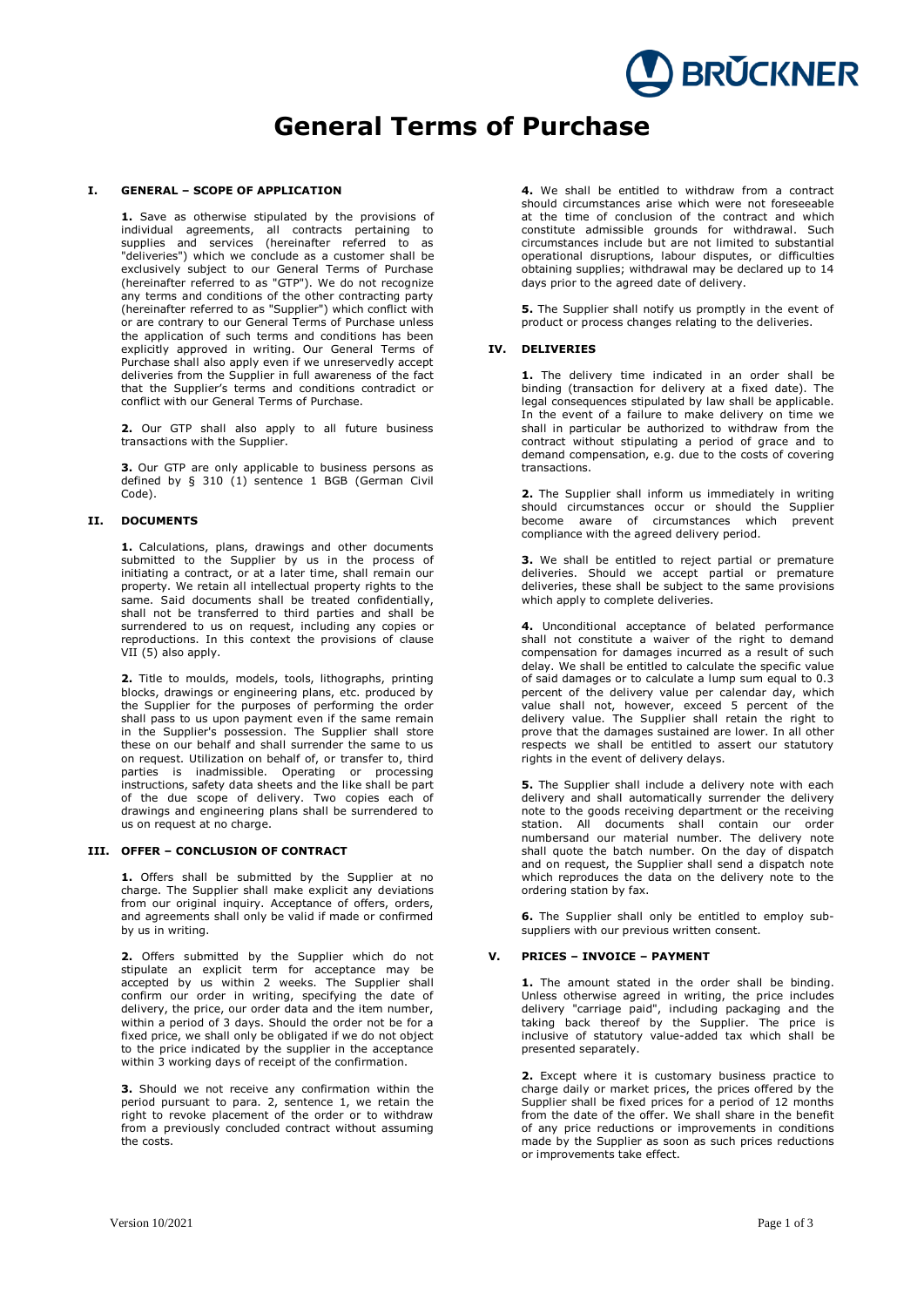**3.** We are only able to process invoices – as specified in our order – which quote our order number. The Supplier shall be responsible for any consequences resulting from non-compliance with this obligation, unless the Supplier proves the contrary.

**4.** Unless otherwise agreed in writing, we shall pay the purchase price within 14 days of delivery and receipt of invoice at 3 percent cash discount or within 45 days without deduction. Should the goods be delivered after receipt of invoice, the day on which the goods are received shall be applicable. We shall be entitled to make payment by cheque. The dispatch of the cheque in good time shall be sufficient for the purpose of claiming a cash discount.

**5.** Should we be required to make advance payment, the Supplier shall, at its own cost, provide a first demand irrevocable, time-unlimited, unconditional and absolute bank guarantee for the amount of the advance payment pending the due date of the Supplier's claim for remuneration.

**6.** Our payments shall be made subject to the proviso of an auditing of accounts and shall not constitute any acknowledgement of conditions or prices. The payment shall not constitute any waiver of the assertion of notifications of defects or other claims resulting from the delivery. The Supplier shall not be authorized to assign its claims from the contract. We shall be entitled to exercise our statutory offsetting and retention rights.

### **VI. RISK – WARRANTY**

**1.** The Supplier shall bear the risk of accidental loss or deterioration until the receipt or acceptance of the delivery at the place indicated by the delivery address. Receipt of deliveries shall not be deemed to constitute approval or acceptance of the delivery.

**2.** We shall examine the delivered products on delivery only with respect to the existence of apparent faults (in particular deviations in quantity and type, transport damage that can clearly be seen externally at the packaging). The examinations of incoming deliveries shall take the form of random inspections. Examinations of goods shall be deemed to have been undertaken in good time if performed within 10 working days of delivery. Notification of defects shall been deemed to have been given in good time if given within 5 working days of detection of the defect. We shall not have any further obligations pursuant to sect. 377 HGB.

**3.** The legal warranty terms shall be applicable; the warranty period shall not, however, be less than 2 years from delivery. In the case of defects notified within the warranty term, our claims shall become statute-barred at the earliest 6 months from the notification of defects. A separate warranty term as defined in sentence 1 shall commence for substitute delivery items upon delivery of the same.

**4.** We shall be entitled to assert all the warranty claims granted to us by law. In all cases we shall be entitled to demand rectification or delivery of new goods at our discretion. In cases of great urgency and in cases of unjustified refusal to rectify defects, we shall be entitled to rectify the defects ourselves at the Supplier's expense.

**5.** Notifications of defects shall entitle us to postpone settlement of the invoice pending complete clarification. Notifications of defects shall also entitle us to deduct the cash discount after this period.

**6.** We explicitly retain our right to claim damages and a reduction in price. Claims for damages shall also comprise any costs accruing to us for the negotiation or fulfilment of warranty claims of our customers.

# **BRUCKNER**

# **VII. RETENTION OF TITLE - CONFIDENTIALITY**

**1.** We acknowledge any retention of title on the part of the Supplier; prolonged or extended retention of title shall be excluded.

**2.** Retention of title shall expire upon commencement of work in accordance with § 946 f. BGB or in the event of resale of the object subject to retention of title.

**3.** Any parts and tools provided by us for the Supplier shall remain our property and shall not be used for any purposes not covered by this contract. The Supplier shall, at its own cost, take out comprehensive as new insurance cover for said parts and tools which shall be returned to us upon fulfilment of the contract. The provision of sect. 946 ff. BGB (German Civil Code) shall apply with the proviso that, should an object belonging to the Supplier be regarded as the principal good, transfer of proportionate co-title to us shall be deemed to be agreed. Should the Supplier acquire ownership by processing, such ownership shall be transferred to us in advance. The Supplier shall not be entitled to assert a right of retention in opposition to our right to demand surrender. The supplier shall, at its own cost and in due time, perform any maintenance and inspection work which may be required. The Supplier shall notify any incidents immediately. Should the Supplier culpably fail to do so, we shall be entitled to claim compensation.

**4.** To the extent that the security interests due to us pursuant to para. 3 exceed the purchase price of all the tools and parts provided by us to the Supplier by more than 20 percent, we shall be required, on request of the Supplier, to release security rights selected by us.

**5.** The Supplier shall treat all illustrations, drawings, calculations, tools, models, and other documents and information obtained and relating to the business relationship with us with strict confidentiality and shall only disclose the same to third parties with our written consent. This pledge to maintain confidentiality shall continue to apply subsequent to completion of the contract; said pledge shall expire if and to the extent that production know-how contained in the illustrations, drawings, calculations, and other papers and information surrendered becomes generally known.

**6.** The Supplier shall only evaluate or announce the business relationship with us in publications or for advertising purposes with our explicit, written consent.

## **VIII. PRODUCT LIABILITY**

**1.** Should the Supplier be responsible under German or foreign statutory product liability regulations for product-related damages, the Supplier shall indemnify us against claims for damages asserted by third parties on first request if such damages fall within the realm of the Supplier's control or organizational responsibilities. In this context, the Supplier shall also reimburse us the costs of any recall actions should – except in urgent cases – the Supplier have been given information reasonably in advance and been provided an opportunity to render a statement.

**2.** The Supplier shall be responsible for documenting the production, composition etc. of the supplied goods. The Supplier shall also support us in the wording of user instructions, advice for emergency cases etc., in particular towards the ultimate consumer.